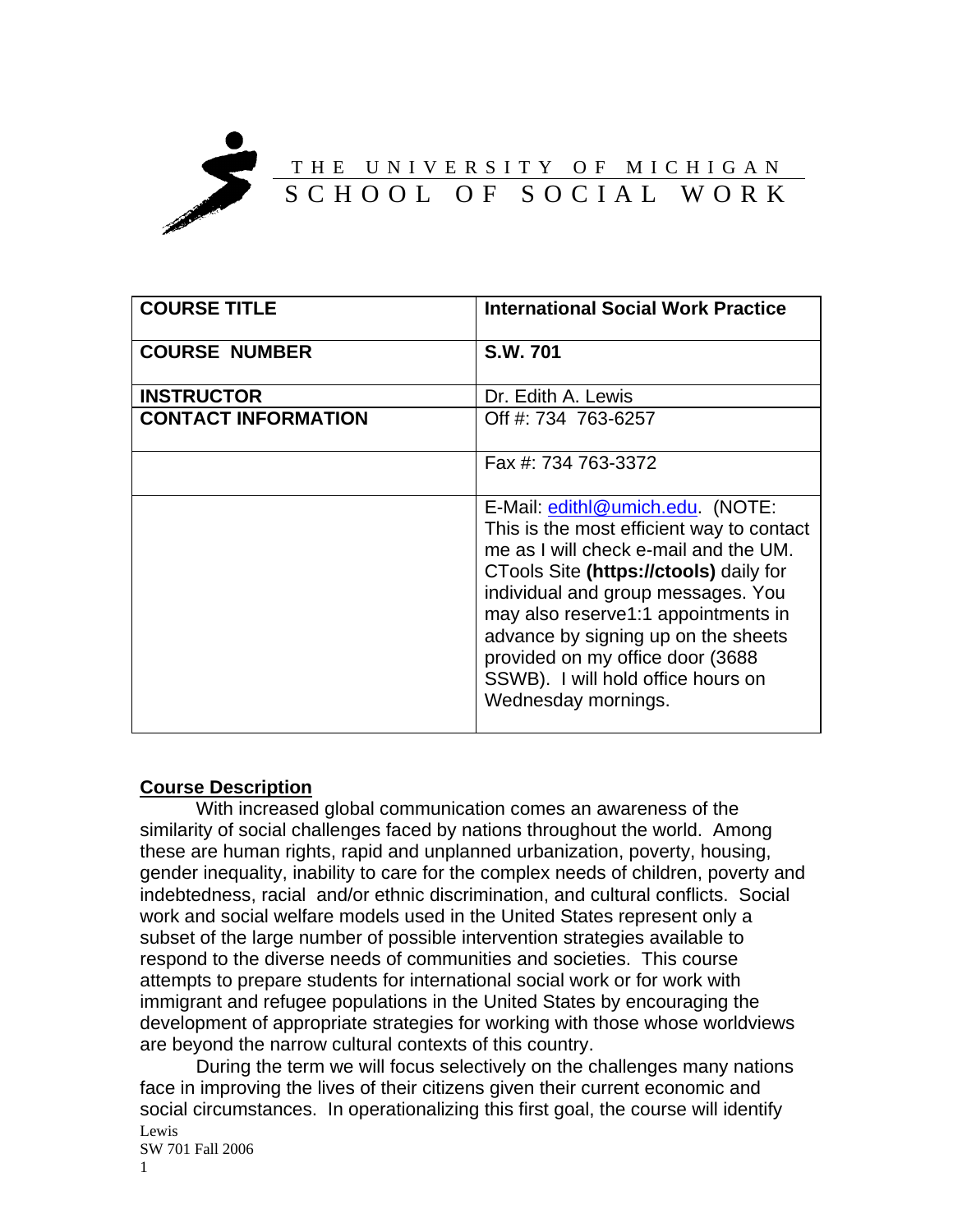numerous strategies and skills social workers have used to collaboratively build interventions within the social welfare, education, health care, and sustainable community development arenas.

Many societies do not share the same values and ideologies that U.S. social work is built upon. Without additional and specific training, social workers from this country often find it difficult to use an alternate lens to evaluate the efficacy of their education and practice in international settings. A second overarching goal will be to expose class participants to alternate views of the professional and personal transformation processes via the method of social development, as it relates to individual, interpersonal, family, community, organizational, societal and international change.

The tension between what is "universal" in social work practice and what is country or group-specific will be repeatedly addressed as a third goal of this course. Ways in which U.S. social work models may best be used in global contexts are critiqued through the construction of country specific intervention plans by class participants.

#### **Course Content**

The course will investigate ways in which micro and macro skills can be integrated via a social development model to address social welfare issues in international settings. This includes the development of interventions beginning at the community level and moving toward global as well as individual practice. A major focus this term will be on the enhancement of practice knowledge and skills in program design, development, implementation and evaluation. We will address not only basic resources such as food, shelter, potable water and sanitation, but also sustainable economic development, inter-ethnic conflict, global indebtedness, ethnoconscious organizational development, and empowerment/conscientization as a method of intervening in social challenges.

Most importantly this course will emphasize modalities other societies have employed to meet social welfare needs in areas including, but not limited to work with the aging, children, women, the disabled, gay and lesbian populations and immigrants. Cross-cultural examples from other nations will be included so as to identify effective strategies for intervention in the U.S. **In other words, during the term we will attempt to "reverse the flow of information from "developing" to "developed" nations. We will accomplish this goal by incorporating case studies from Sub-Saharan Africa, the Middle East, Southeast Asia, and South and Central America.** 

#### **Course Objectives**

Upon completion of this course, class participants will be able to:

• Demonstrate knowledge of several global perspectives on social welfare and social work in U.S. and international settings.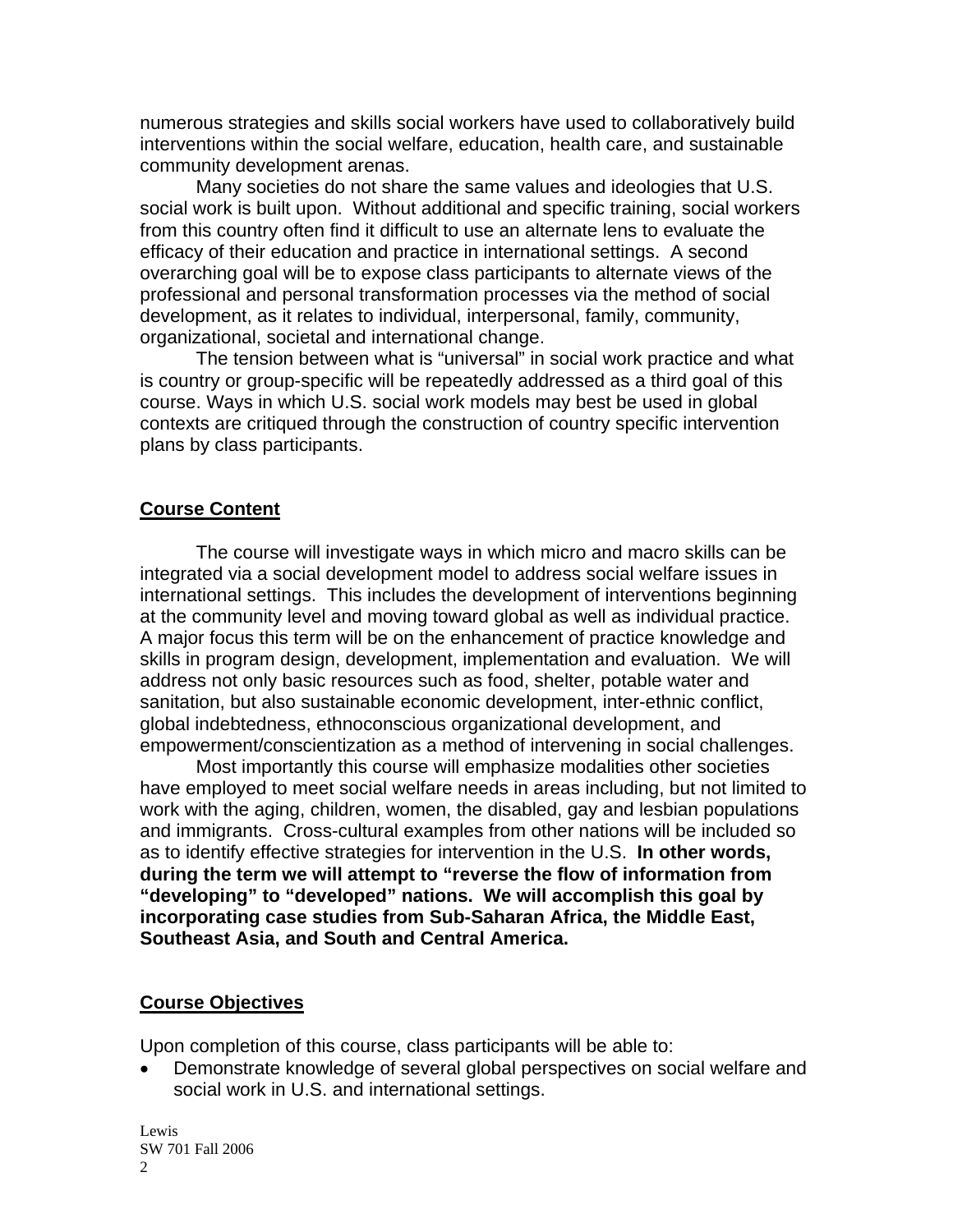- Demonstrate a knowledge of the influence of U.S. social, economic, and political policy on the lives of citizens in the Global North and South.
- Display a sophisticated awareness of the interplay among cultural, social, historical, economic, and political factors when designing interventions. This objective will be demonstrated with both individual and group assignments.
- Present cross-cultural and self awareness knowledge related to understanding and managing conflict as it appears in different cultural, economical, and ideological forms nationally and internationally.
- Discuss the impact of transnationalism on contemporary social policy across the world.
- Demonstrate their knowledge of strategies related to developing trust and serving as "co-learners" in cross-cultural and international settings.
- Explain the role of idiosyncratic culturally-specific factors and use them in shaping strategies to address critical problems in the world via the construction of a detailed field intervention project.
- Discuss ways that new and innovative social welfare practices in use internationally may have utility for addressing U.S. social problems and challenges.
- Explain how international organizations and coalitions' policies influence behavioral choices at the individual, interpersonal, community, group, and societal levels.
- Demonstrate the capacity to take collective action to gain more influence to make substantial and sustainable change by presenting specific community building skills as part of a regional intervention plan.

## **Required Texts (Available at Common Language Bookstore, 317 Braun Court, Ann Arbor, 663-0036)**

Hope, Anne, and Timmel, Sally (2001). Training for Transformation: A Handbook for Community Workers. Book IV. London: ITDG Publishing. (Hereafter referred to as H&T)

Ramanathan, C., & Link, R. (1999, 2004). All our futures: Principles and resources for Social Work in a Global Era. Belmont: CA: Wadsworth. (Hereafter referred to as R &L)

## **Additional Required Readings:**

A collection of readings is on reserve at the Social Work Library and can be accessed from the CTools site for the course. Ms. Lawler at the Library has also put together three excellent sets of resources for International Evidence Based Social Work Practice. Links to those sites are also on CTools.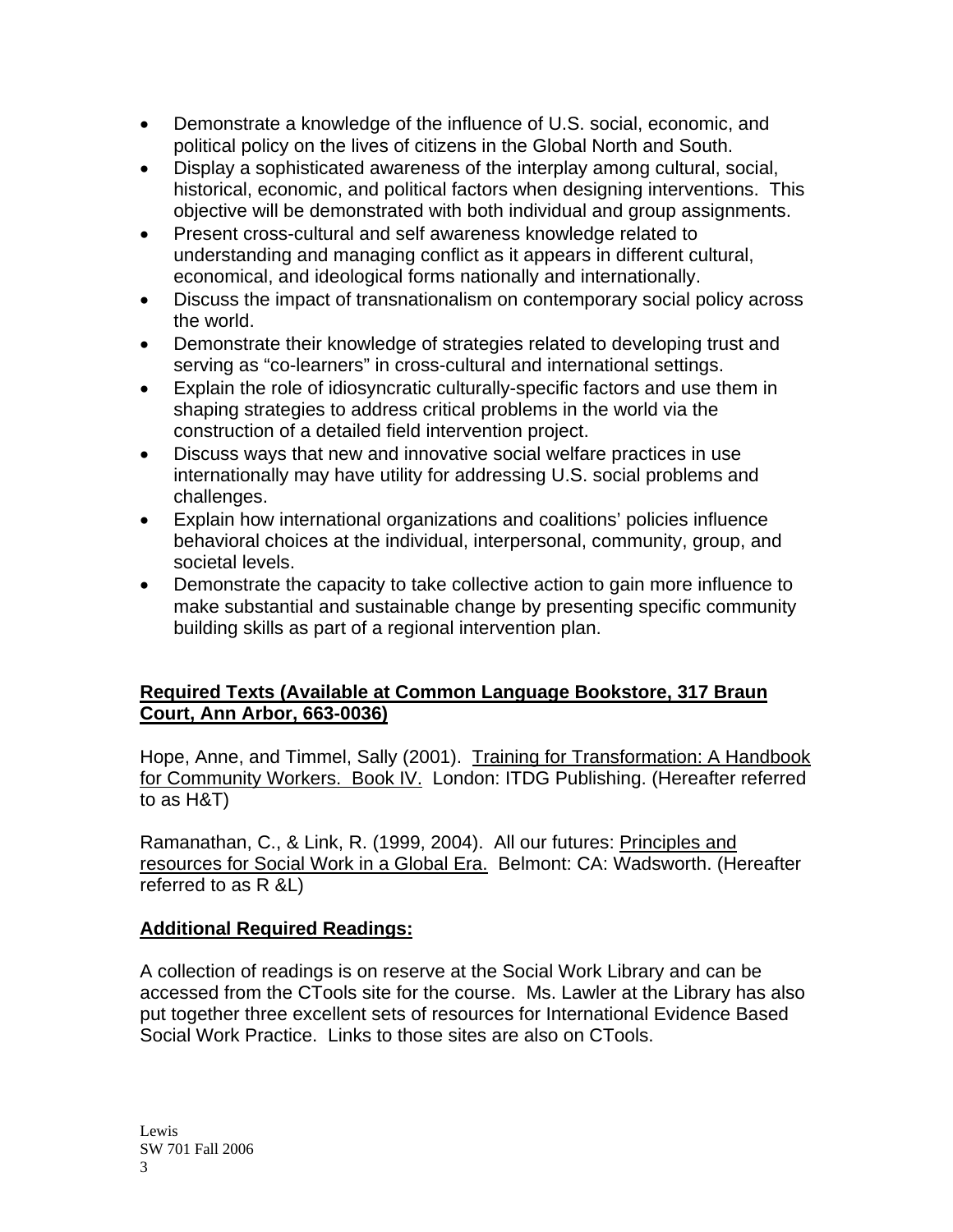### **Other Resources of Potential Interest:**

Abantu for Development (2003). Positioning women and their concerns in governance processes: Experiences of District Assemblywomen in Ghana. Accra, Ghana, IBIS: Education for Development.

Archer, D., and Cottingham, S. (1996). Regenerated Frierian Literacy Through Empowering Community Techniques: Reflect Mother Manual. Archway, London: **Actionaid** 

Ardayfio-Schandorf, Elizabeth (1994). Family and Development in Ghana. Accra: Ghana Universities Press.

Aswad, Barbara C., and Bilge, Barbara (Eds. 1996). Family and gender among American Muslims. Philadelphia: Temple University Press.

Coquery-Vidrovitch (1997). African women: A modern history. New York: Westview Press, Harper Collins Publishers.

Danesh, A. (1999). Corridor of Hope: A Visual View of Informal Economy. Lanham, MD. University Press of America.

Dolphyne, Florence Abena and Ofei-Agoagye, Esther (Eds., 2001). Experiences in capacity-building for Ghanaian women. Accra, Ghana: Asempa Publishers, Christian Council of Ghana.

Ehrenreich, Barbara and Hochschild, Arlie Russell (Eds. 2002) Global woman: Nannies, maids, and sex workers in the new economy. New York: Henry Holt Metropolitan Books.

Gould, Benina Berger, and DeMut, Donna Hilleboe (1994) The global family therapist: Integrating the personal, professional and political. Boston: Allyn and Bacon.

Lewis, Edith and Apt, Nana Case Studies in International Social Work. Accra: University of Ghana Press – Excerpts will be made available to class participants.

Lie, G.Y., & Este, David (1999). Professional Social Service Delivery in A Multicultural World. Toronto: Canadian Scholars' Press. (Hereafter referred to as Lie)

Marger, M.N. (1994). Race and Ethnic Relations, 3<sup>rd</sup> Ed. Belmont, CA.: Thomson.

Mikell, Gwendolyn (Ed.) (1997). African Feminism: The Politics of Survival in Sub-Saharan Africa. Philadelphia: University of Pennsylvania Press.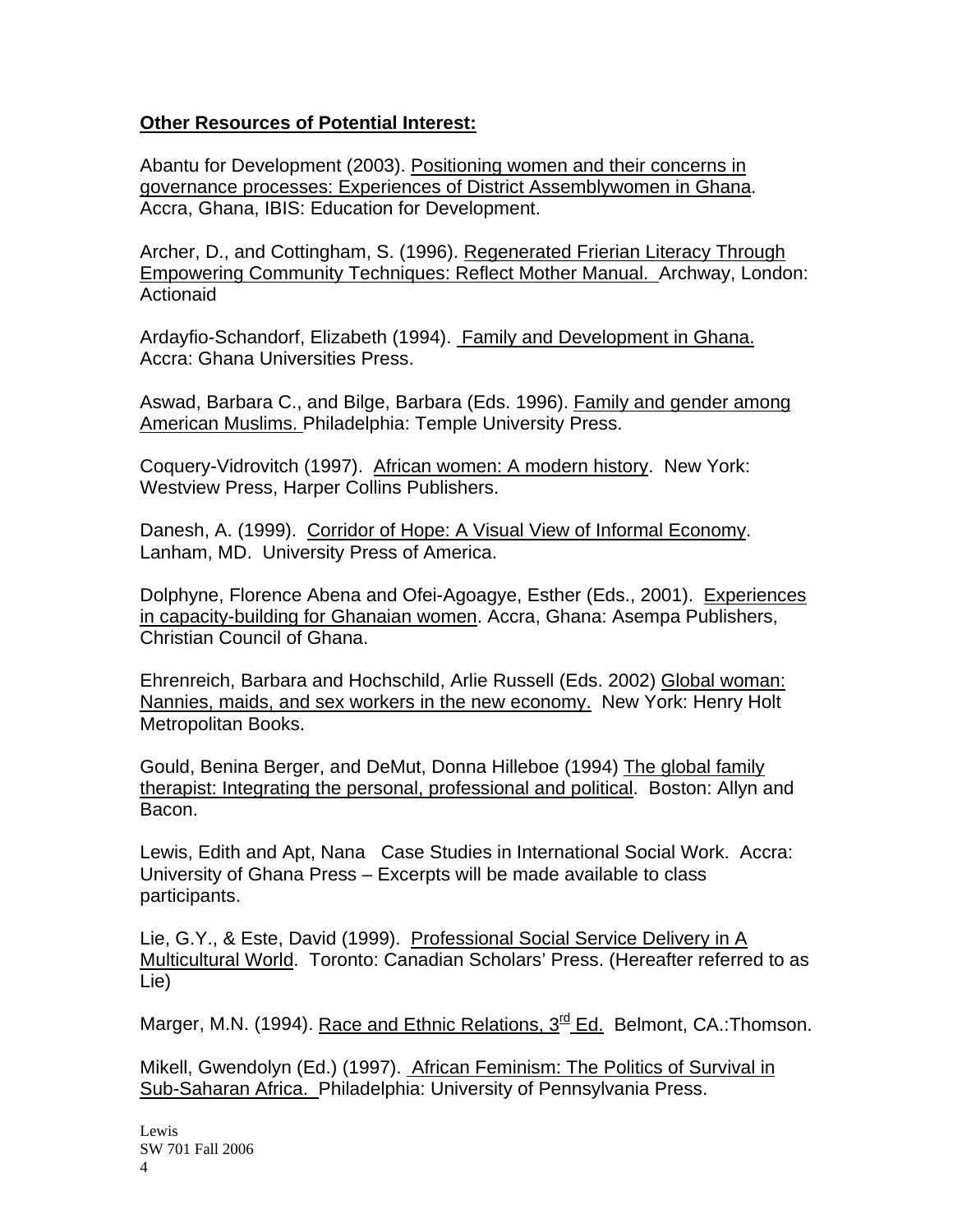Prigoff, Arline (2000) Economics for Social Workers: Social Outcomes of Economic Globalization with Strategies for Community Action. Belmont, CA.: Thomson Learning.

Rall, Ann P. (2005). Trauma and the politics of exclusion: Social work in "Post-War" Rwanda. Unpublished doctoral dissertation, University of Michigan.

Rupesinghe, Kumar, & Tishkov, Valery A. (Eds.) (1996). Ethnicity and Power in the Contemporary World. New York: United Nations Press.

Song, Linh (2005). From ) Rice Paddy to Kung Fool Mask: Race and Cultural Awareness in International and Transracial Adoption Communities. Michigan Family Review, Spring, 1-8.

Tsikata, Dzodzi (Ed., 2001). Gender training in Ghana: Politics, issues and tools. Accra, Ghana: Woeli Publishing Services.

UNICEF (1997). The State of the World's Children, 2003. Oxford, England, Oxford University Press.

United Nations (2000). The World's Women: 2000 Trends and Statistics. New York: Nations' Department of Economic and Social Affairs.

Van Wormer, Katherine (1997). Social Welfare: A World View. Belmont, CA: Thomson.

United Nations Development Programme (2000). Overcoming Human Poverty: Poverty Report 2000. New York: UNDP.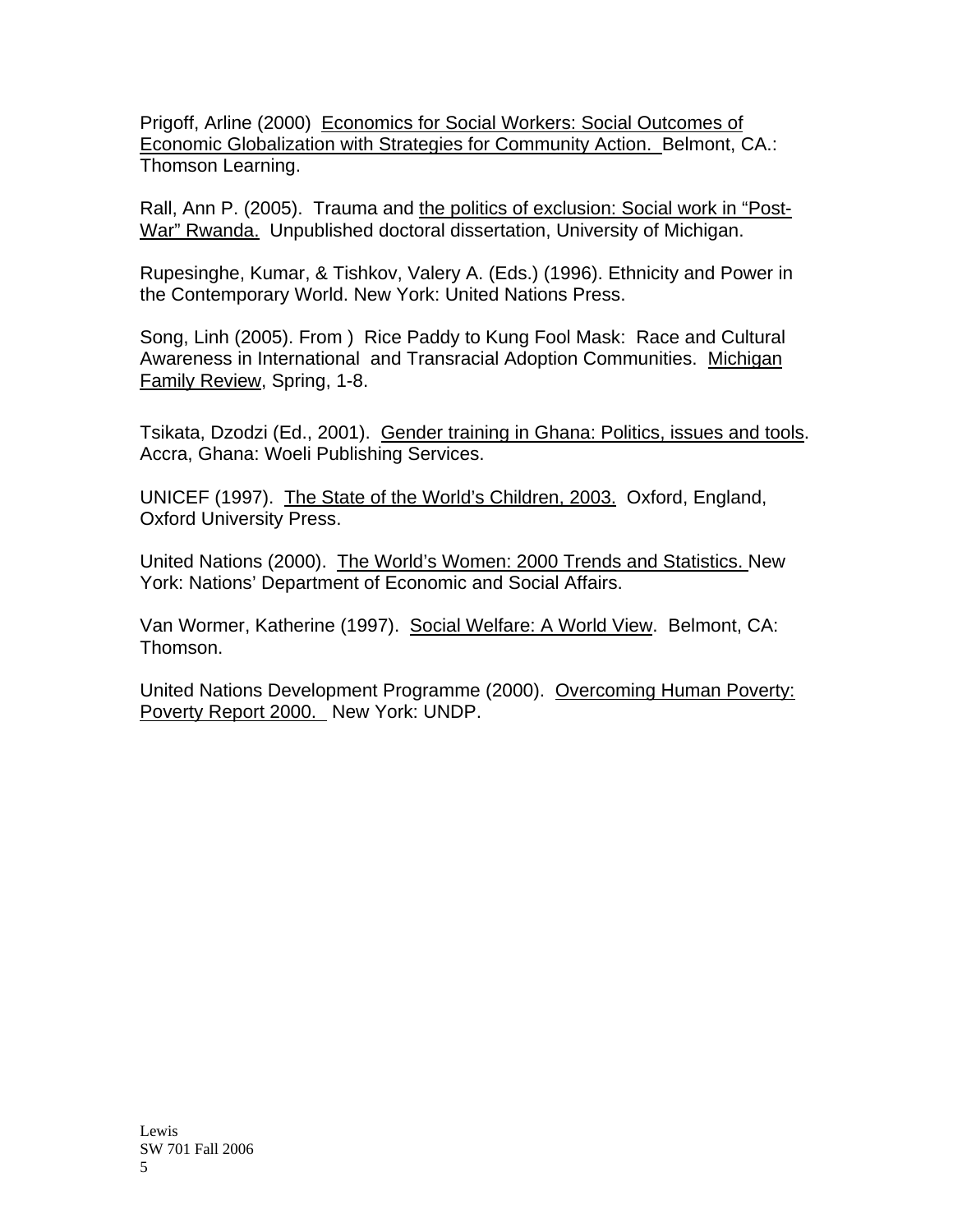# **Course Assignments:**

No paper should be more than the equivalent of 8 typewritten double-spaced pages, using a 12 point font. All written materials should be submitted to the CTools site.

# **1. Individual Assignment 1: Country Focus (2 Points Due September 21)**

Each group member will choose a target nation, population and issue of interest to her/him. The participant will also develop a brief (1-2 paragraph) written rationale for their choices for the instructor and other group participants. **European countries, the United States, and Canada may not be used for this assignment unless you were born and raised in nations other than these** (or by specific permission of the instructor). If you cannot identify a particular issue of interest, the instructor will provide you with one based on your introductory sheet.

# **2. Individual Assignment 2 (18 Points, Due September 28)**

After choosing your nation you will be asked to present information about that nation to other class participants for discussion, and work with a team to critically evaluate practice methods as they relate to your host nation(s). Remember that your choices will also influence your group assignment for the duration of the semester. You are strongly encouraged to look beyond U.S. sources for your information. In addition to your paper, please prepare a onepage summary sheet of the important "talking points" regarding your chosen nation. All papers must include:

- A. The identification of the nation: historical, political and social contexts (include geographic differences).
- B. Your intervention interests
- C. Current demographics (population, education, life expectancy, household income, major ethnic groups, languages)
- D. Current social, economic and political issues
- E. Interactions between the U.S. and your chosen nation
	- 1. Foreign policy
	- 2. Colonialism: "old" and "new"
	- 3. Signatories to U.N. charters?

# **2. Group Assignment A: Using the Social Development Model to Understand the Context of Your Work (30 Points, Due October 12)**

General Instructions: **In a 30 minute presentation**, your assigned group will share information regarding your various individual research plans throughout the term. Think of yourselves as a regional group from an international NGO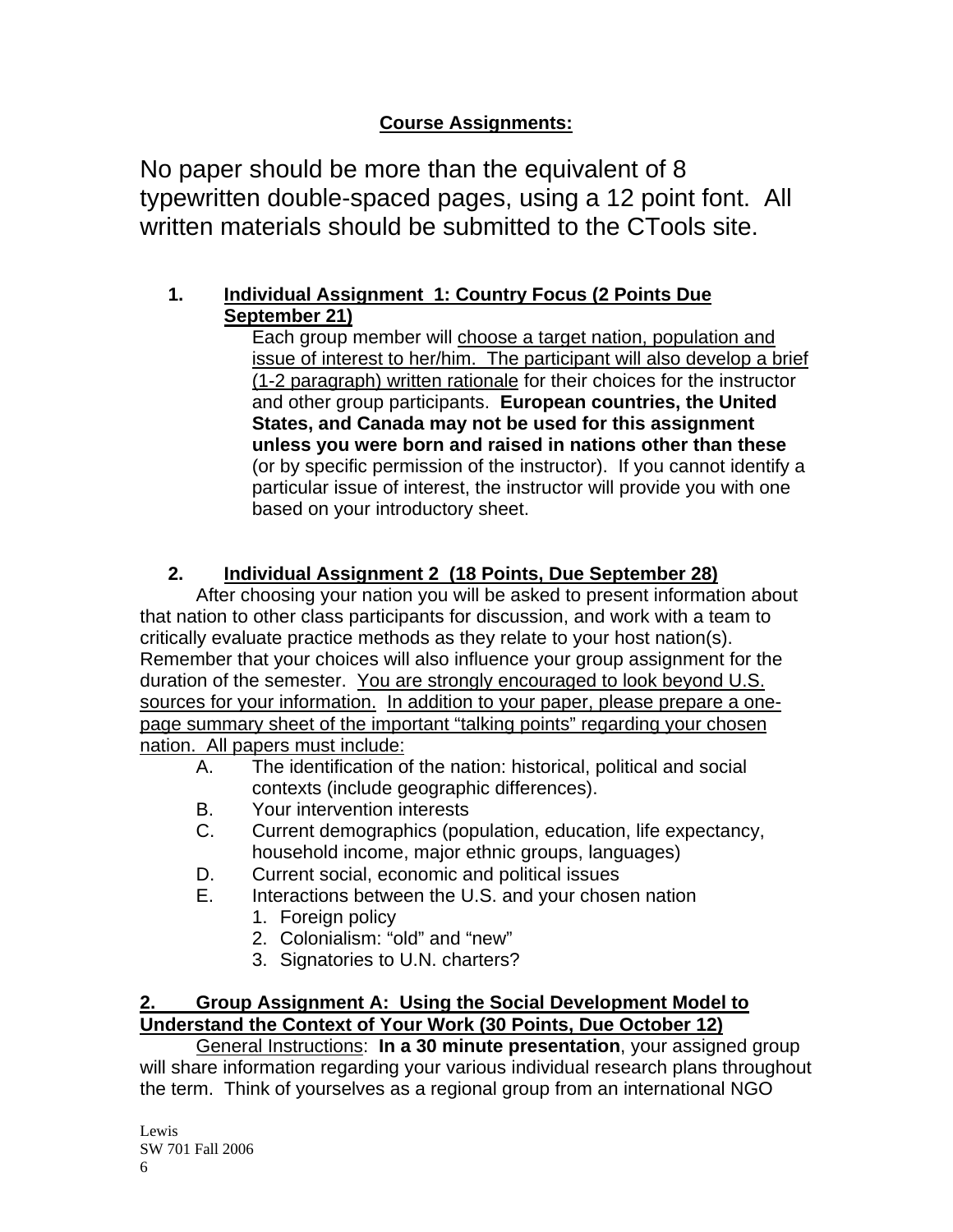preparing your report for the international Board of Directors. Shape your presentation by recognizing that you each know little about the others' activities, and the international organization's headquarters are in New York City in the U.S. You will attempt to determine three areas of overlap among your projects and discuss their importance for social work practice. Provide a concrete set of illustrations of your key points. Your presentation should include specific learning tasks for those pursuing careers in international social work. You may choose from a variety of methods for your presentation including: case studies, internet resources, articles, books, newspapers, music, dance and art. Each group will prepare a set of written materials for all class participants, containing the areas of overlap, specific interventions and countries. A brief resource list for use by the INGO should also be included. The materials should be uploaded to the C-Tools site **at least 48 hours** before your assigned presentation date.

Specific Instructions:

- 1. The group will discuss the implications of your choices in terms of all levels the social development model presented in class.
- 2. To what extent does this intervention overlap, conflict, or parallel those of other group members? Is this a regional concern? If so, how might the target issue be modified to reflect its regional nature?
- 3. The group will present a summary of their deliberations and ultimate decisions to the class on October
- 4. Each group member should contribute at least one current piece of scholarship on the target population or issue and write a bibliographic annotation as a contribution to the ultimate group decisions. (Submitted also to the instructor).

## **3. Individual Assignment 3: Using the Social Development Model – Designing Ethnoconscious Interventions (30 Points, Due November 9)**

AFTER your group has initiated Assignment A, and reached consensus on your collective approach to ethnoconscious interventions for your chosen country, prepare an intervention proposal congruent with your team's approach. Your chosen issue will also need to be operationalized in concrete, observable and measurable objectives, including proposed outcomes. A Hint: The multidimensional contextual model presented in class will help you complete the analysis. The completed proposal should present:

- 1) A description of your intervention
	- a) goals
	- b) objectives
	- c) task analyses
	- d) expected outcomes
- 2) The theoretical assumptions underlying your proposal.
- 3) Description of target population to be served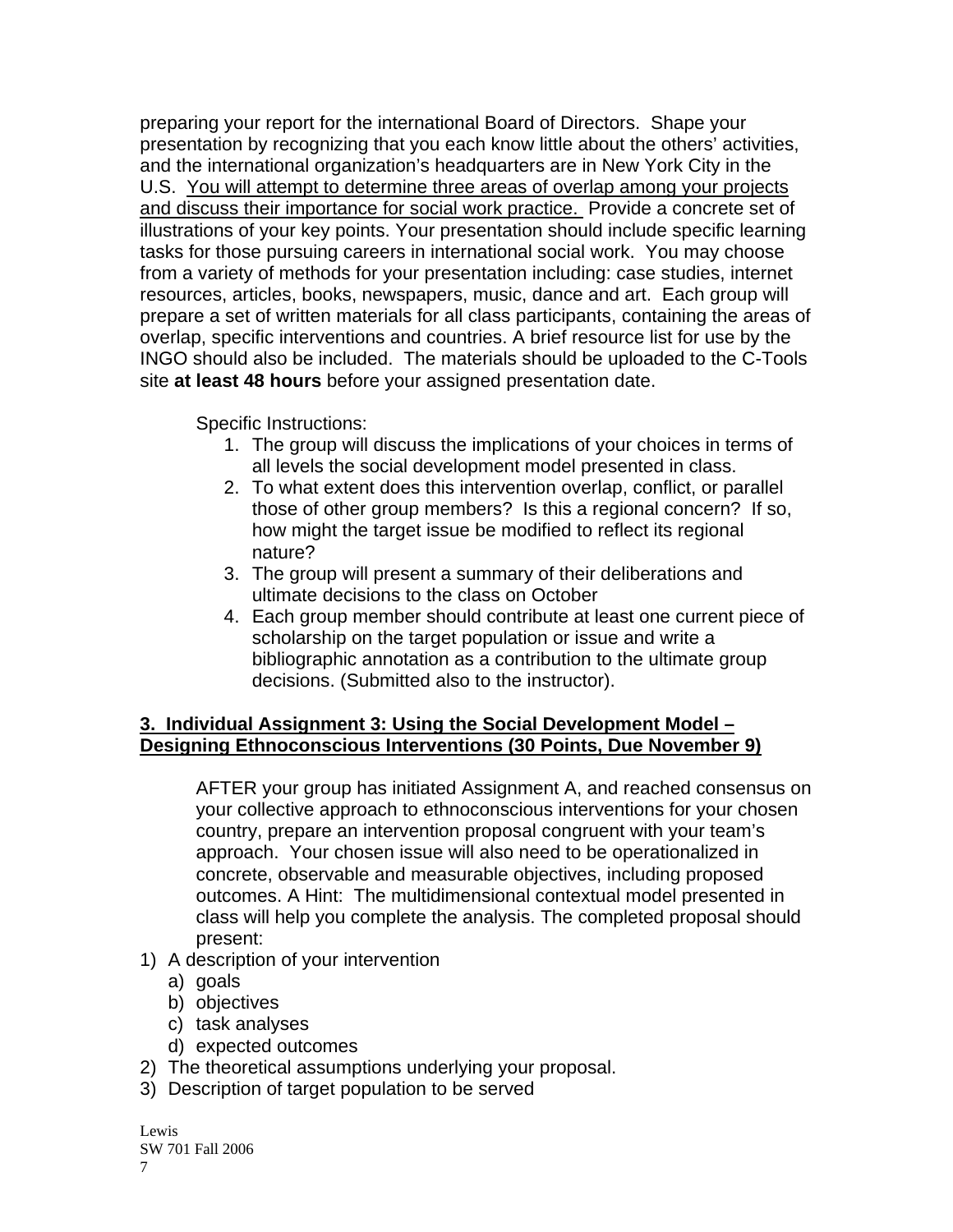- a) With whom do you need to negotiate in order to access this population?
- b) How will you deal with language differences?
- 4) Logic Model or GANTT chart of the timetable for the intervention
- 5) Budget (YES, you must provide one. Please think this carefully through to include all of the line items required for your proposal's implementation)
- 6) Why should this intervention be done now?
- 7) Why should *you* do it (as opposed to someone from the host country)?

#### **Assignment 4. Group Presentation B: Influencing International Social Policy (20 Points, Due December 7)**

Your group will have one hour to present its interventions as a packet to the International Non-Government Organization's Board for funding. The presentation should highlight the utility of supporting the plans as an integrated intervention strategy for the country/region/type of intervention. A one-page Executive Summary of the integrated interventions will be submitted to all class participants on the discussion section of the C-Tools site by December  $5<sup>th</sup>$ .)

#### **Grading:**

This course uses the School of Social Work's grading system approved by the Governing Faculty. Please refer to the "General Requirements for Class Papers in the School of Social Work" section of your student guide for assistance. All assignments will be graded for their comprehensiveness and clarity.

| 100-98    | A+ | 85-83 | в  |
|-----------|----|-------|----|
| $97 - 94$ |    | 82-79 | B- |
| 93-90     | А- | 78-75 | C+ |
| 89-86     | B+ | 74-70 |    |

## **Session Outline**

#### **Week One - September 7 Introduction to Course and Concepts**

Course Overview International Placements **Definitions** Global North and Global South Global and International Concentric Circle Model Remediation Model The Case of Mrs. Mensah Exercise: The Shape of the World Focus: Futuring

Lewis SW 701 Fall 2006 8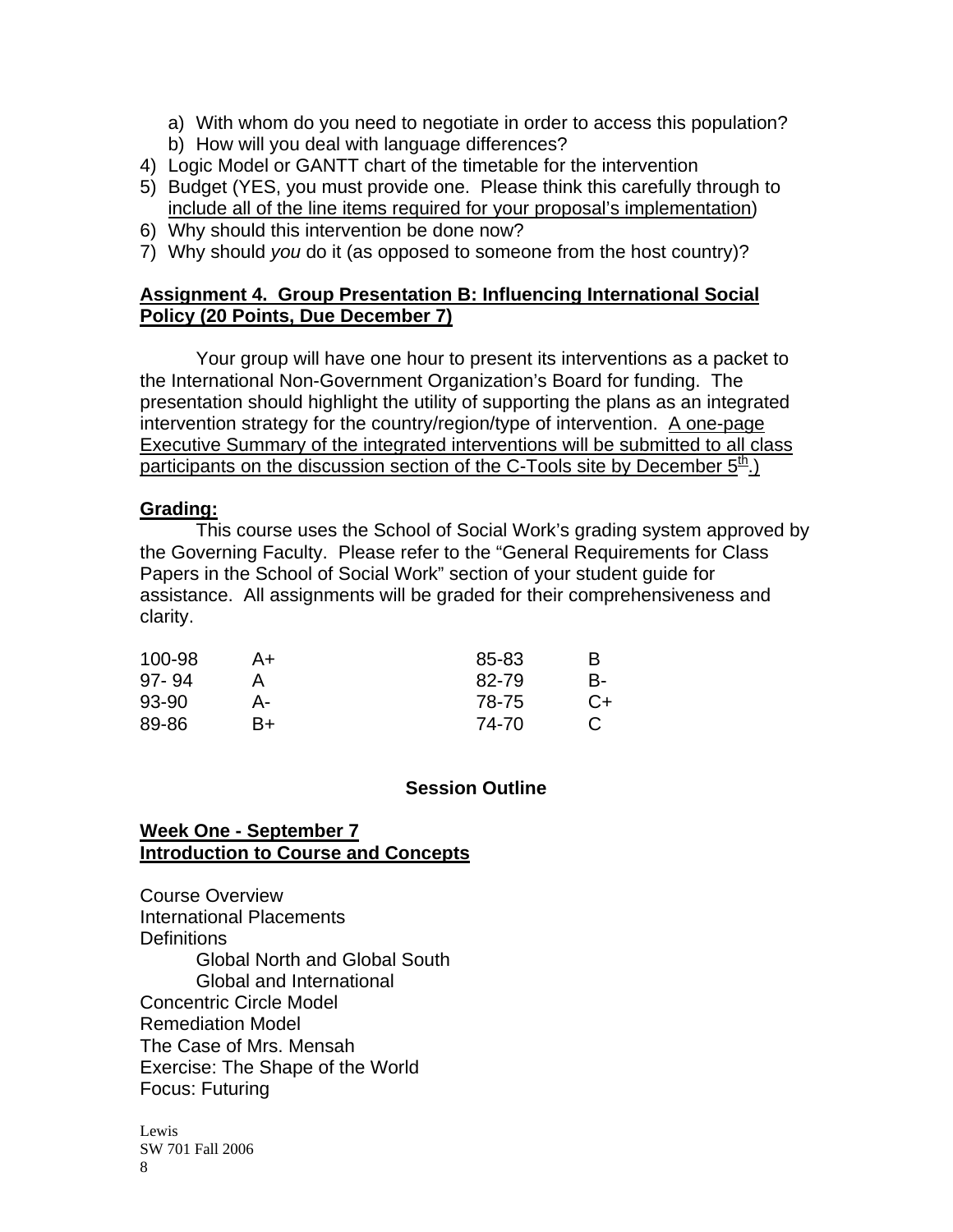#### **Week Two – September 14 Contextualizing International Social Work Practice 1 :Theoretical Bases of Practice.**

Individual country choice due Social, historical, and political contexts of practice models- Revisiting SW 530 Social Work Practice in the U.S. – Ethics, Values, Methods and major foci Social Development Model Social Work Practice Models Internationally- major foci Focus: Housing Group Time

Readings

- 1. R&L, Chapters 2-4, and 9
- 2. Yan, Miu Chung (2005) Journey to international social work: A personal and professional reflection. Reflections, 11(1), Winter 4-16.
- 3. Prigoff, Arline (2000) Economics for Social Workers: Social Outcomes of Economic Globalization with Strategies for Community Action. Chapters 1 and 2. Belmont, CA.: Thomson Learning.
- 4. Wang, Caroline C., Cash, Jennifer L., and Powers, Lisa S. (2001). Who knows the streets as well as the homeless? Promoting personal and community action through Photovoice. Health Promotion Practice, 1(1), 81- 89.
- 5. Tomassini, Cecelia, Wolf, Douglas A., and Rosin, Alessandro (2003). Parental housing assistance and parent-child proximity in Italy. Journal of Marrriage and Family, 65 (August), 700-715.

## **Week Three September 21**

## **Contextualizing International Social Work Practice 2:Human Rights First Individual Assignment Due**

Social justice for whom? Or "Why do they hate us so much?" NGOs- Does non-governmental equal non-political? Multidimensional Contextual Practice Model Influences of international social policies – NAFTA, the Euro Enactment of human rights and social justice issues in the global arena U.N. Charters Focus: Water Group Time

Readings 1. R&L: Chapters 5 and 6 2. H& T Chapter 3 – Sections 1-3

Lewis SW 701 Fall 2006 9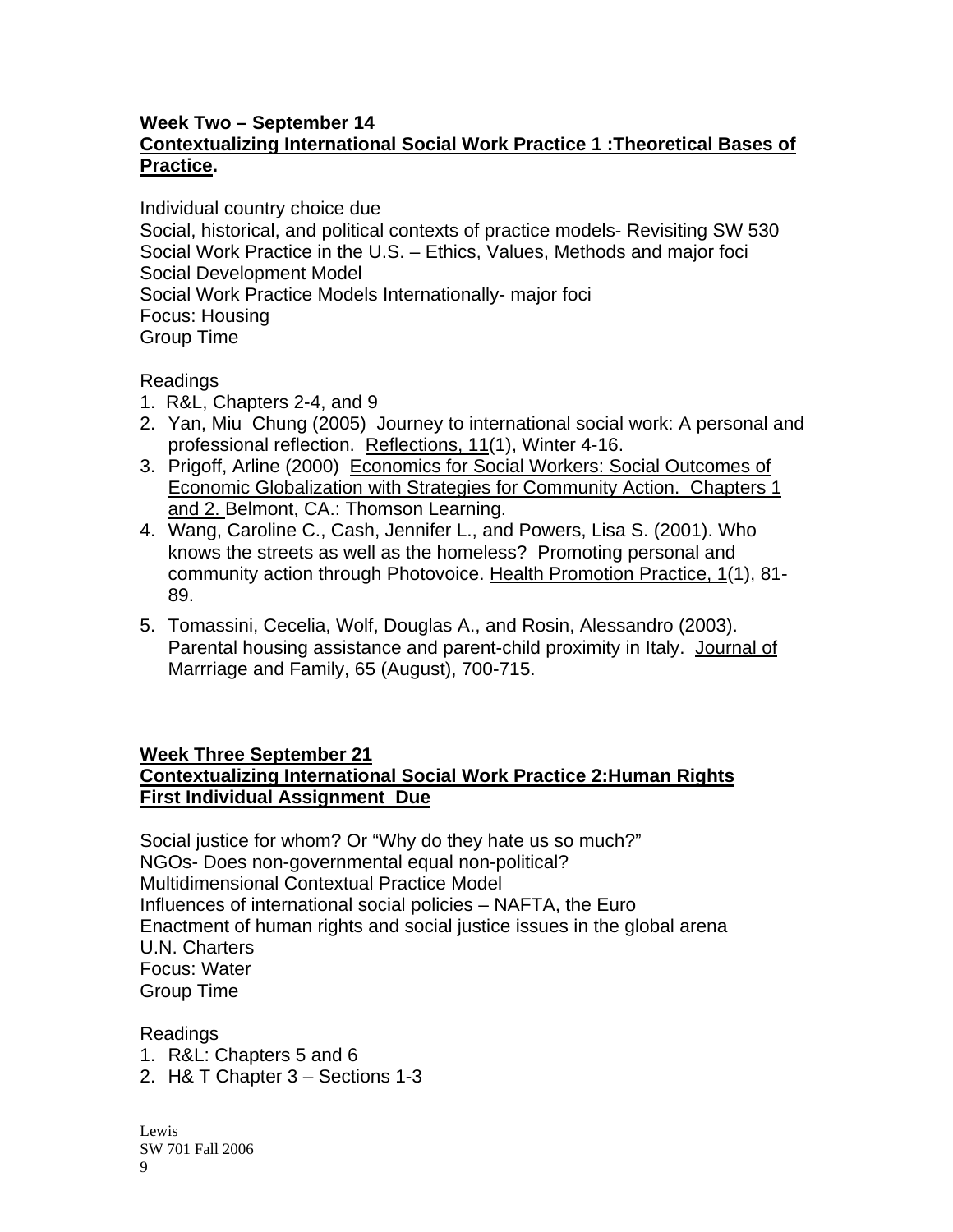- 3. Guadelupe, Krishna and Lum, Doman (2005). A framework for human diversity and transcendence. Chapter 2 in Multidimensional Contextual Practice: Diversity and Transcendence. Belmont, CA: Thomson Learning, pp. 30-63.
- 4. Zhang, Xi (2004). Comparison between American and Chinese community building. Paper presented on COMM-ORG: The On-Line Conference on Community Organizing and Development. http://comm.org.wisc.edu/papers.htm.
- 5. Englebert, Phillis (2005). Local level involvement in human rights. Ann Arbor News, July. (on course site)
- 6. United Nations (2004) A/C.3/59/L.60 General Assembly Distr.: Limited 2 November 2004 Original: English 04-58916 (E) 051104 \*0458916\* Fifty-ninth session Third Committee Agenda item 105 (c) (on course site)
- 7. Lichtblau, Eric 2005. Senate Makes Permanent Nearly All Provisions of Patriot Act, With a Few Restrictions. New York Times, July 30. (on course site)
- 8. Rall, Ann (2005) Chapter 1 Introduction. In Trauma and the Politics of Exclusion: Social Work in Post-War Rwanda. Unpublished dissertation, University of Michigan.
- 9. Jones, David (2005). London bombing and social work values. [ComSocWk.@aol.com](mailto:ComSocWk.@aol.com)

#### **Week Four – September 28**

#### **Contextualizing International Social Work Practice 3: Finding Resources Guest Speakers Sally Lawler and Jennifer Davis PLEASE NOTE; THIS CLASS WILL BE HELD IN THE SSW LIBRARY**

Group Time

## Readings

- 1. R&L: Chapters 7
- 2. Grant, Karen J. (2003). The influence of English on cross-linguistic counseling. Toronto: CMP Conference Papers[:http://www.oise.utoronto.ca/depts/aecdcp/CMPConf/papers/Grant.](http://www.oise.utoronto.ca/depts/aecdcp/CMPConf/papers/Grant) html

## **Week Five October 5 Normalizing Conflict**

Conflict as a factor in daily life Global, Societal and Community Constructions of conflict Outcomes of Constructions and Behaviors Understanding our own conflict management styles Focus: Oaxaca Group Time Lewis SW 701 Fall 2006 10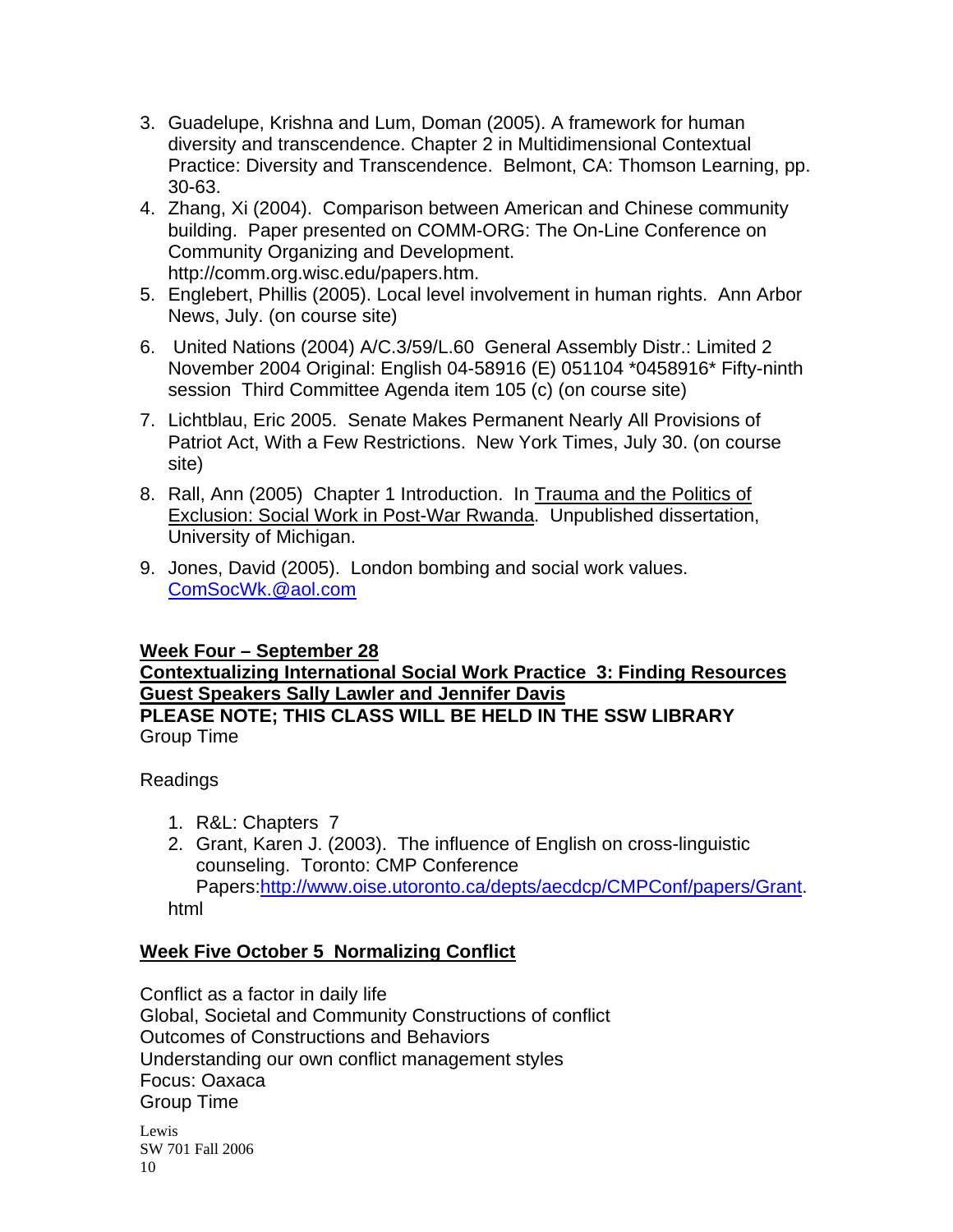Readings

- 1. R&L: Chapter 8
- 2. Social Work and War in the Balkins. Reflections, Vol. 6 (2), Spring, 2000.
- 3. De Filippis, James (2001). Our Resistance Must Be as Local as Capitalism: Place, Scale, and the Anti-Globalization Protest Movement. Paper presented on COMM-ORG: The On-Line Conference on Community Organizing and Development. http://comm-org.wisc.edu/papers.htm
- 4. Cevallos, Diego (2005). Besieged journalists continue publishing paper. Noticias, July 8.
- 5. Kwon, Hee-Kyung and Rueter, Martha A. Lee, Mi-Sook (2003). Marital relationships following the Korean economic crisis: Applying the family stress model. Journal of Marriage and Family 65 (May), 316-325.
- 6. Klimov, Blagoy (2003). The new emerging ghettoes on the Balkans as a result of the European Union's policies of inclusion and exclusion. Centro Argentino de Estudios Internacionales, Area CEI y Paises Bálticos. http://www.caei.com.ar.

# **Week Six October 12 – Group Presentations A: On Women's Lives**

Feminism: Different global definitions

Currently targeted areas: The U.N. Committee on the Elimination of

Discrimination against Women

What do women say that they need? Beijing Conference Revisited

Gender issues in social work practice

Working with women in community organizations

The perils of method-driven interventions

Readings

- 1. H & T Chapter 2 Sections 1-4
- 2. McGadney-Douglas, Brenda F. (2005). Rites and rights of older women in Ghana. Aging Section Connection, Spring, 7-13.
- 3. Yuen-Tsang, Angelina and Sung, Pauline (2005). The social construction of concealment among Chinese women in abusive marriages in Hong Kong. Affilia, 20(3),284-299.
- 4. Ohene-Konandu, Gifty (2003). Barriers to women's participation in Ghana's decentralized government system. Social Policy, 2(2), 30-43
- 5. Manuh, Takyiwaa (1998). Women in Africa's Development: Overcoming Obstacles, pushing for progress. Africa Recovery Briefing Paper No.11 (April) New York: UN Department of Public Information.
- 6. Actionaid (2001). Briefing note on international women's day: Bringing women's voices into peace building. Prepared by the Gender Working Team on Conflict and Peacebuilding. London: Actionaid, March.
- 7. Driedger, Diane, Keika, Irene, and Batres, Eileen Girón (1996). Excerpts from Across Borders: Women with disabilities working together. Charlottetown, PEI, Canada: Gynergy Books, Pp. 40-47, 150-163.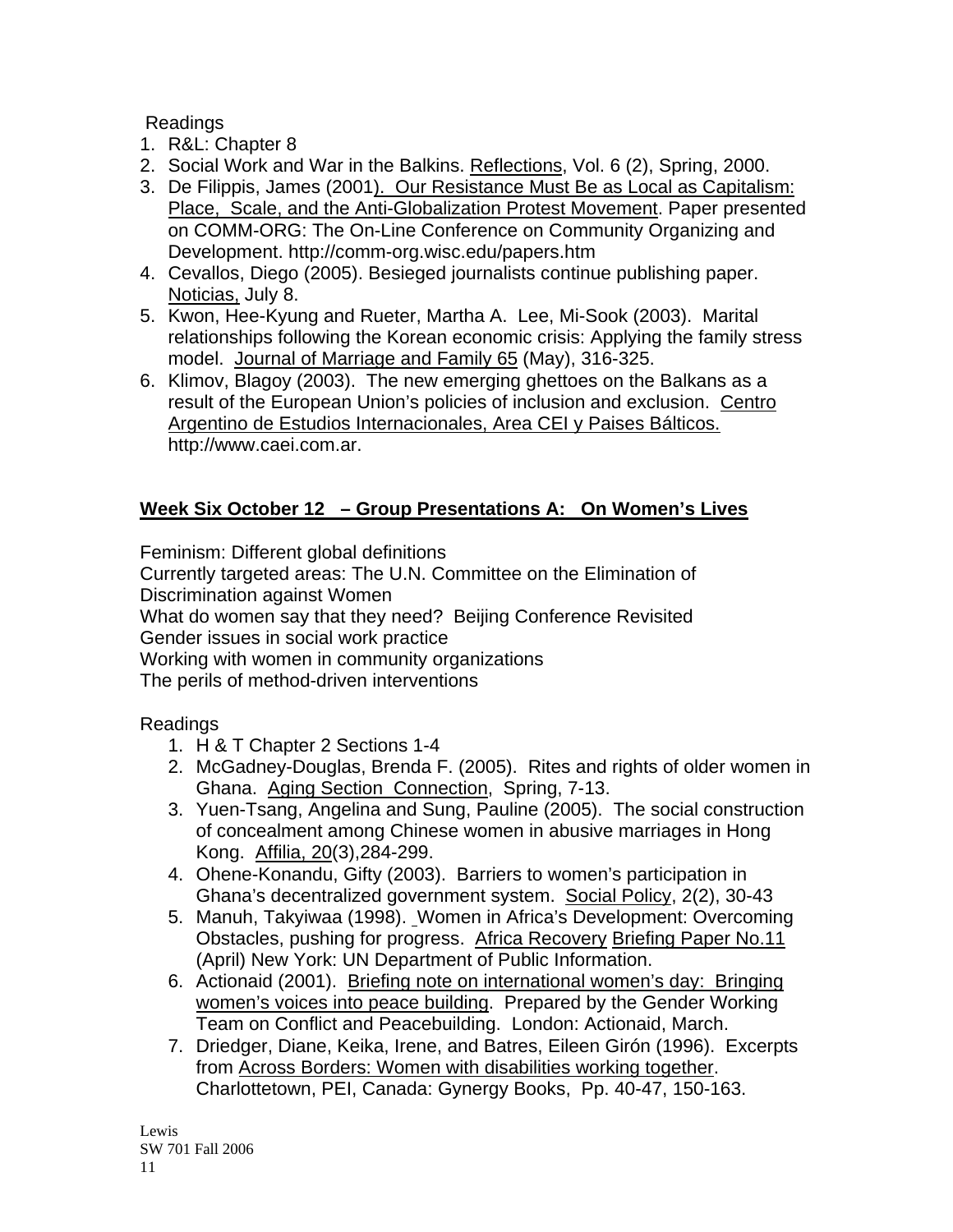- 8. Cubbins, Lisa A., and Vannoy Dana (2005). Socioeconomic resources, gender traditionalism, and wife abuse in urban Russian couples. Journal of Marriage and Family, 67(February), 37-52.
- 9. Santhiveeran, Janaki (2005). Exploring arranged marriages in my family: Negotiations of culture, family, gender and love in the adventures of marriage. Reflections, 11(1), Winter, 26-34.

# **Week Seven – October 19 International Social Work Practice "Over Here" 1**

Increasing influence of transnationalism U.S. and Canadian Refugee and immigration policies Contrasting U.S. and Canadian social work roles Focus: Photovoice, The International Families Outreach Project (IFOP) Implications for social work and social welfare in the United States

Readings:

- 1. R & L; Chapter 11
- 2. Lie, Gwat-Yong, and Estes, David (1999). Professional Social Work Delivery in a Multicultural World. Toronto: Canadian Scholar's Press, Chapters 1 and 2, pp. 4-45.
- 3. Wang, Caroline and Burris, Mary Ann (1997). Photovoice: Concept, Methodology, and Use for Participatory Needs Assessment. Health Education and Behavior, 24 (3), 369-387.
- 4. Song, Linh (2005) Rice Paddy to Kung Fool Mask: Race and Cultural Awareness in International and Transracial Adoption Communities. Michigan Family Review, Spring, 1-8.
- 5. Haskins, Ron, Greenberg, Mark, and Fremstad,Shawn (2004). Federal policy for immigrant children: Room for common ground? The Future of Children, 14 (2), 1-6. (New York: Brookings Foundation)
- 6. H&T Chapter 3 Sections 4-5, Chapter 5 Sections 1-3
- 7. Keith, Novella Zett (2005). Community service learning in the face of globalization: Rethinking theory and practice. Michigan Journal of Community Service Learning, Spring, 5-24.
- 8. Zhang, Xi (2004). Comparison between American and Chinese community building. Paper presented on COMM-ORG: The On-Line Conference on Community Organizing and Development. http://commorg.wisc.edu/papers.htm.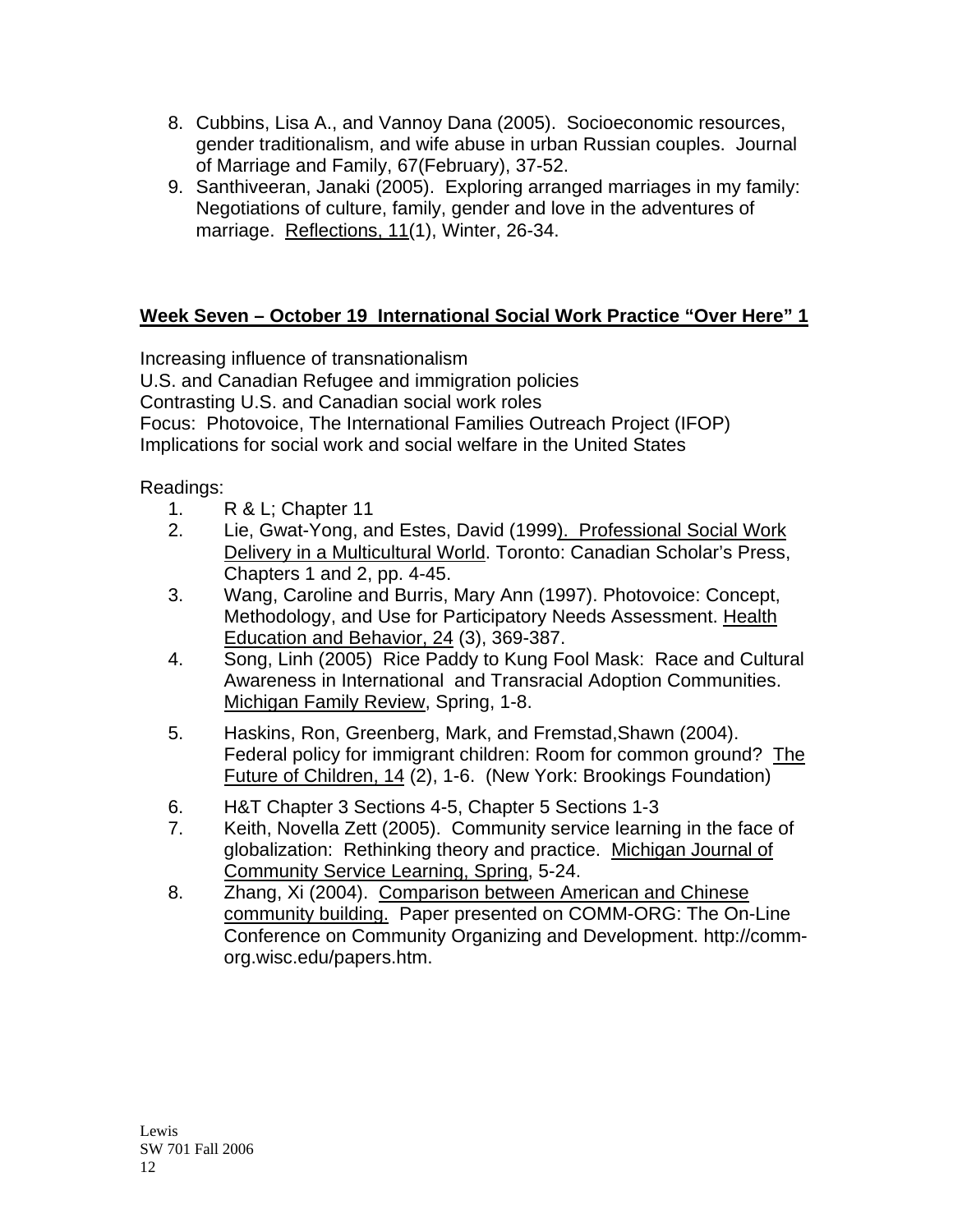### **Week Eight – October 26 – Application: Social Work Practice in Norway Guest Speaker Lisa Morais-Knudsen, M.S.W.**

Readings

- 1. Excerpts from Unicef (1997). The State of the World's Children. Oxford, England: Oxford University Press, pp. 9-29.
- 2. Henneck, Rachel (2003). Family Policy in the US, Germany, Italy and France: Marriage/Cohabitation, Parental Leave, Child Benefits/Family Allowances, and Child Care Family Policy in the US, Japan, Germany, Italy and France: Parental Leave, Child Benefits/Family Allowances, Child Care, Marriage/Cohabitation, and Divorce**.** A Briefing Paper Prepared for the Council on Contemporary Families May 2003.
- 3. Coontz, Stephanie (2004). The world historical transformation of marriage. Journal of Marriage and Family, 66 (November): 974-979.
- 4. R & L: Chapter 12

### **Week Nine – November 2 - Interpersonal, individual, family, group, organizational and community interactions**

Whom shall we serve?

Comprehensive strategies

Trade-offs for professional social workers

Example of Intervention: Actionaid Reflect Program, NUP Revisited, The Zapotec Social workers as co-learners

## Readings

- 1. R&L, Chapter 8
- 2. H & T Chapter 5,pp. 214-237.
- 3. Mediratta, Kavitha and Clay Smith (2001). Advancing community organizing practice: Lessons from grassroots organizations in India. Paper presented on COMM-ORG: The On-Line Conference on Community Organizing and Development. [http://comm](http://comm-org.wisc.edu/papers.htm)[org.wisc.edu/papers.htm,](http://comm-org.wisc.edu/papers.htm) August
- 4. Weine, Stevan, Knafl, Kathleen, Feetham, Suzanne, Kulauzovic, Yasmina, Klebic, Alma, Sclove, Stanley, Besic, Sanela, Mujagic, Aida, Muzurovic, Jasmina, and Spahovic, Dzemila (2005). A mixed methods study of refugee families engaging in multiple-family groups. Family Relations 54 (October), 558-568.
- 5. Johnson, Susan (2005). Gender and microfinance:Guidelines for good practice. London: Actionaid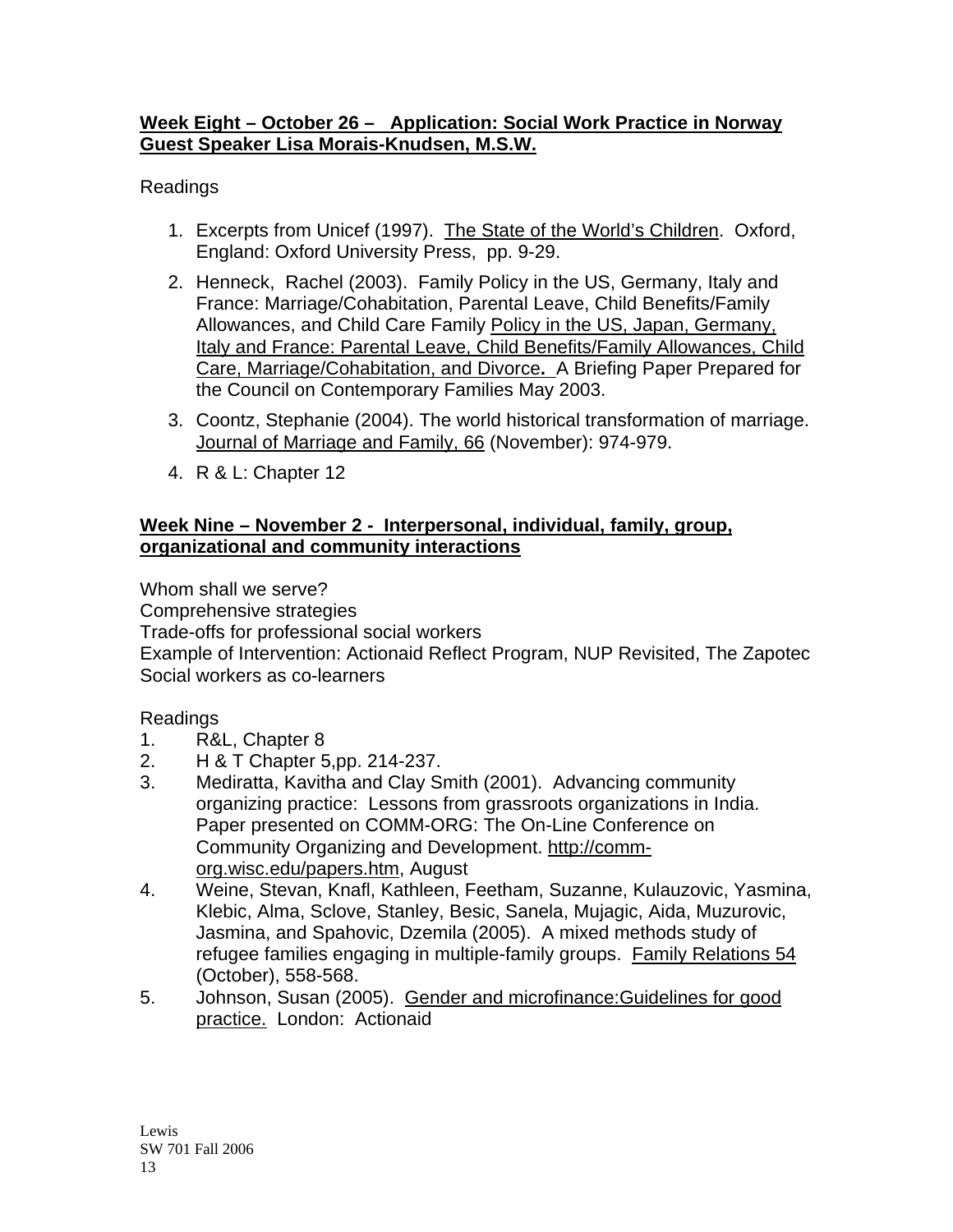#### **Week Ten – November 9 Entering as a "Foreigner" and Becoming An Ally-Guest Speaker: Professor Ann Rall International NGOs**

Individual Assignment 3 Due Intervention Choices and Consequences Implications for social work practice Applying Praxis and Conscientization Models Engagement via the community as a form of interpersonal practice Are western interventions effective across global settings?

Examples: Rwanda, Detroit/Windsor Refugee Program

#### Readings

- 1. R&L Chapter 7
- 2. H& T Chapter 4
- 3. Rall, A. (2005) Epilogue

#### **Week Eleven - November 16: Sustainable Development**

Readings

- 1. R&L Chapter 11
- 2. Van Wormer, Katherine (1997). Sustainable development. Chapter 12 in Social Welfare: A World View. Chicago, Nelson-Hall, 643-669.
- 3. Smith, Stephen C. (2006). Gaining ground against poverty. Sojourners, (February), 12-16.
- 4. George, Purnima, & Marlowe, Sara (2005). Structural social work in action: Experiences from rural India. Journal of Progressive Human Services, 16(1), 3-24.
- 5. United Nations Development Programme (2004). Chapter 3: Linking poverty to national policies. Chapter 4: Linking countries' international policies to poverty. In Overcoming Human Poverty, UNDP Poverty Report 2000. New York: United Nations, 36-51.

#### **Week Twelve – November 30 Children: Hope of the Future To Everyone? Guest Speakers: Professors Andrew Grogan-Kaylor and Elizabeth Paley**

Convention on the rights of the Child Signatories of the International Rights of the Child Statement Corporal Punishment Street Children Gender gap in education Human Rights and Children Implications for Social Work Practice

Lewis SW 701 Fall 2006 14